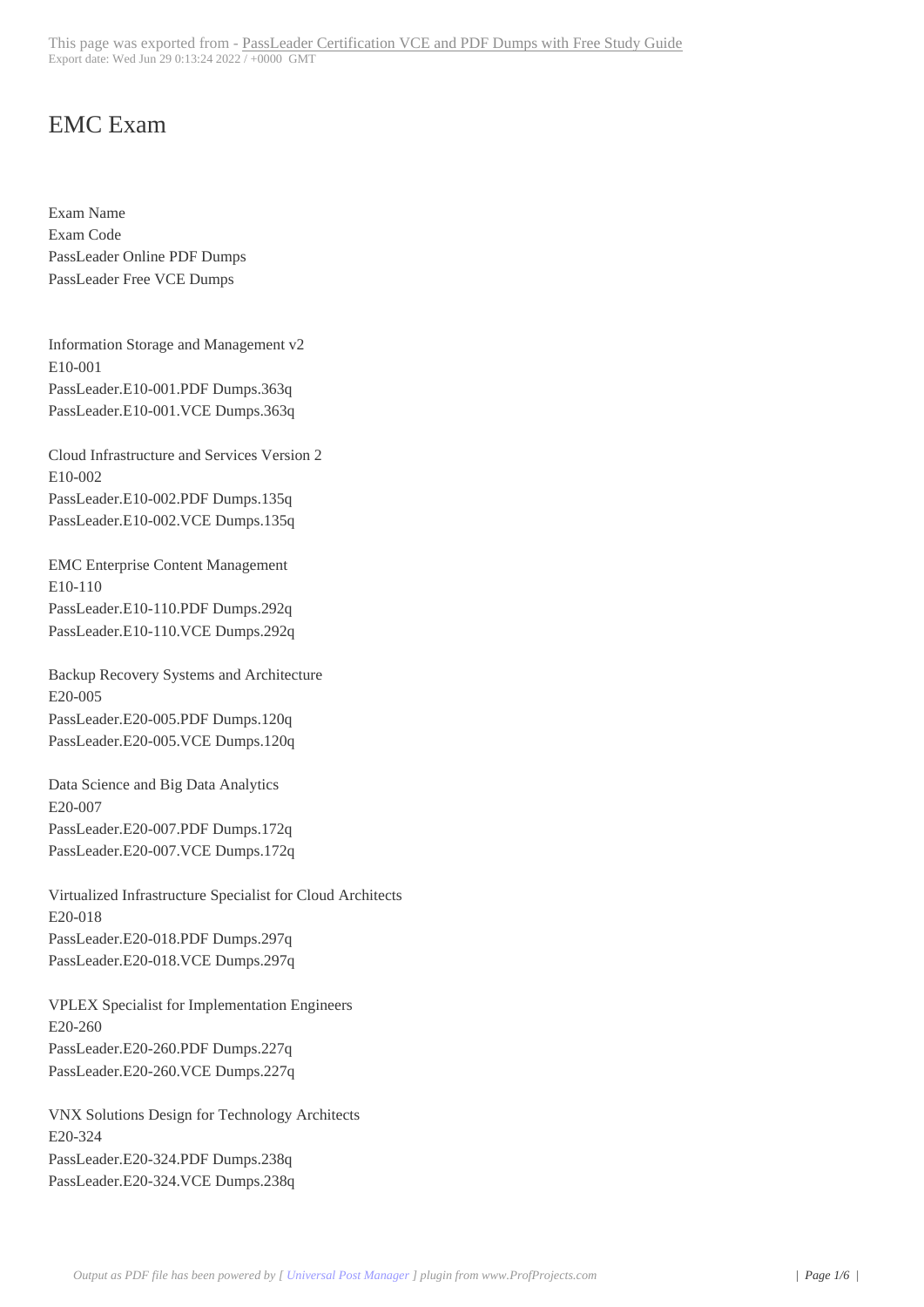Symmetrix Solutions Design f[or Technology Architects](http://www.640-721.org/?page_id=3826) E20-326 PassLeader.E20-326.PDF Dumps.239q PassLeader.E20-326.VCE Dumps.239q

Technology Architect Backup and Recovery Solutions Design E20-329 PassLeader.E20-329.PDF Dumps.288q PassLeader.E20-329.VCE Dumps.288q

Symmetrix Solutions Specialist for Implementation Engineers E20-335 PassLeader.E20-335.PDF Dumps.221q PassLeader.E20-335.VCE Dumps.221q

CLARiiON Solutions Implementation E20-340 PassLeader.E20-340.PDF Dumps.192q PassLeader.E20-340.VCE Dumps.192q

Storage Attached Network (SAN) Specialist E20-351 PassLeader.E20-351.PDF Dumps.180q PassLeader.E20-351.VCE Dumps.180q

Isilon Solutions Specialist for Implementation Engineers E20-357 PassLeader.E20-357.PDF Dumps.135q PassLeader.E20-357.VCE Dumps.135q

Network Attached Storage (NAS) Implementation E20-361 PassLeader.E20-361.PDF Dumps.330q PassLeader.E20-361.VCE Dumps.330q

Networked Storage - CAS Implementation E20-370 PassLeader.E20-370.PDF Dumps.146q PassLeader.E20-370.VCE Dumps.146q

RecoverPoint Specialist for Implementation Engineers E20-375 PassLeader.E20-375.PDF Dumps.232q PassLeader.E20-375.VCE Dumps.232q

Data Domain Specialist for Implementation Engineers E20-385 PassLeader.E20-385.PDF Dumps.217q PassLeader.E20-385.VCE Dumps.217q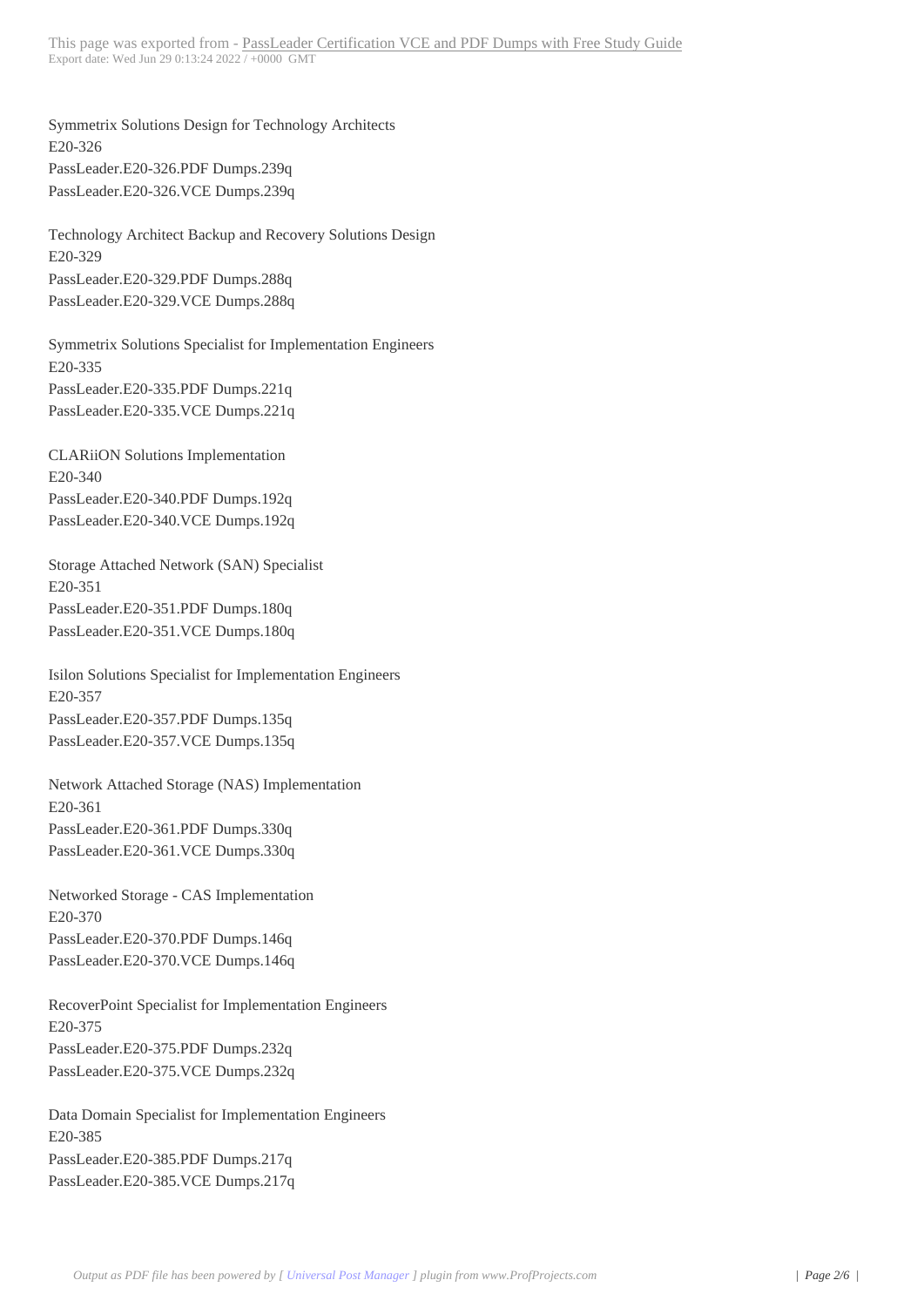VNX Solutions Specialist for I[mplementation Engineers](http://www.640-721.org/?page_id=3826) E20-390 PassLeader.E20-390.PDF Dumps.420q PassLeader.E20-390.VCE Dumps.420q

EMC Content Management Server Programming(CMSP) E20-405 PassLeader.E20-405.PDF Dumps.241q PassLeader.E20-405.VCE Dumps.241q

Content Management Web Application Programming E20-455 PassLeader.E20-455.PDF Dumps.165q PassLeader.E20-455.VCE Dumps.165q

Content Management System Administration E20-465 PassLeader.E20-465.PDF Dumps.181q PassLeader.E20-465.VCE Dumps.181q

Content Management xCelerated Composition Platform Application Development E20-495 PassLeader.E20-495.PDF Dumps.185q PassLeader.E20-495.VCE Dumps.185q

Symmetrix Solutions Specialist for Technology Architects E20-515 PassLeader.E20-515.PDF Dumps.294q PassLeader.E20-515.VCE Dumps.294q

Symmetrix Solutions Specialist for Storage Administrators E20-517 PassLeader.E20-517.PDF Dumps.180q PassLeader.E20-517.VCE Dumps.180q

CLARiiON Solutions Specialist for Storage Administrator E20-522 PassLeader.E20-522.PDF Dumps.239q PassLeader.E20-522.VCE Dumps.239q

Networked Storage SAN Specialist for Storage Administrators E20-532 PassLeader.E20-532.PDF Dumps.125q PassLeader.E20-532.VCE Dumps.125q

Network Attached Storage (NAS) Specialist E20-538 PassLeader.E20-538.PDF Dumps.121q PassLeader.E20-538.VCE Dumps.121q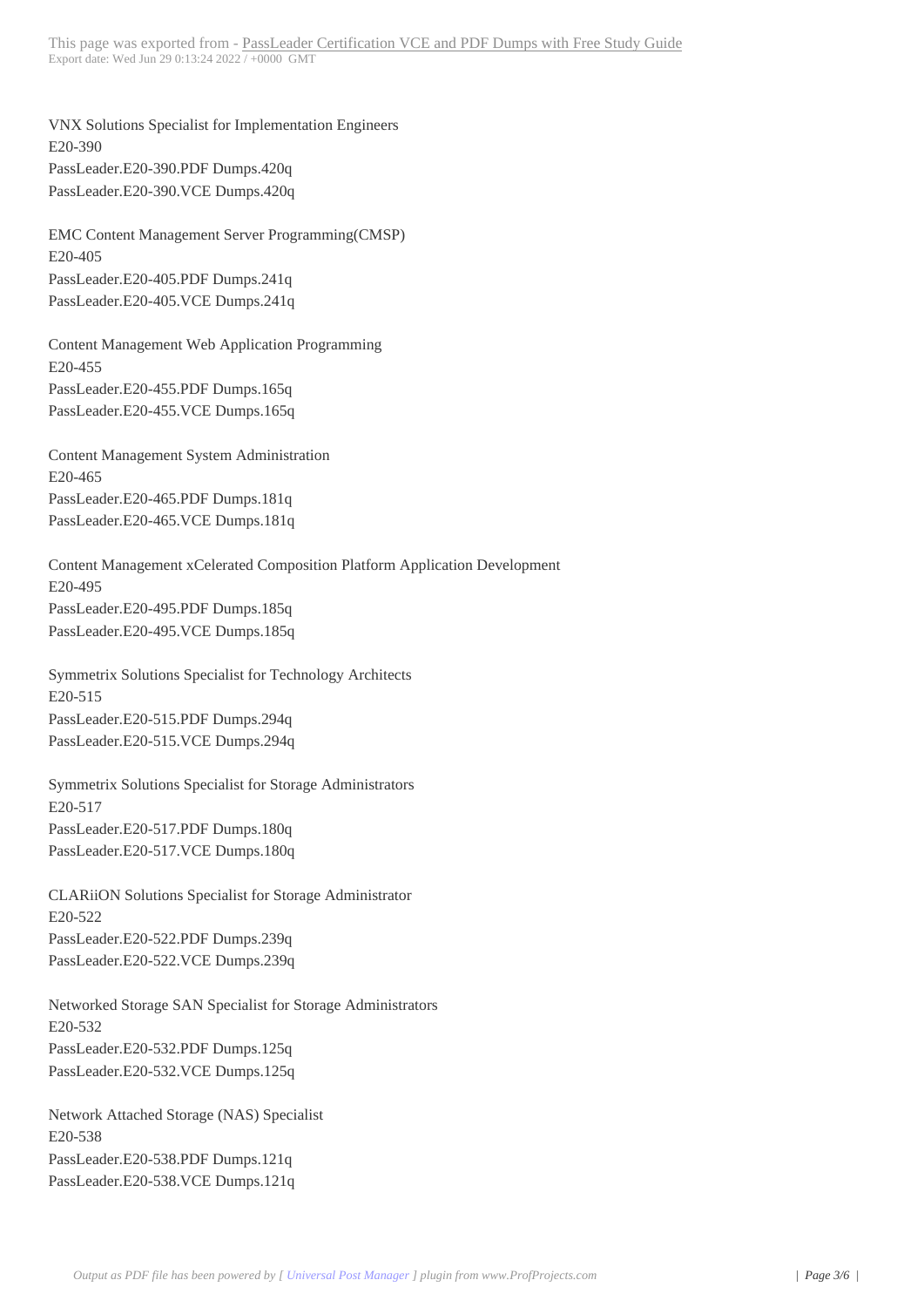VNX Solutions Specialist for [Technology Architects](http://www.640-721.org/?page_id=3826) E20-545 PassLeader.E20-545.PDF Dumps.234q PassLeader.E20-545.VCE Dumps.234q

VNX Solutions Specialist for Storage Administrators E20-547 PassLeader.E20-547.PDF Dumps.205q PassLeader.E20-547.VCE Dumps.205q

Isilon Solutions and Design Specialist for Technology Architects E20-555 PassLeader.E20-555.PDF Dumps.230q PassLeader.E20-555.VCE Dumps.230q

Isilon Solutions Specialist for Storage Administrators Architects E20-559 PassLeader.E20-559.PDF Dumps.110q PassLeader.E20-559.VCE Dumps.110q

Backup and Recovery Solutions for Technology Architects E20-591 PassLeader.E20-591.PDF Dumps.165q PassLeader.E20-591.VCE Dumps.165q

Backup & Recovery Implementation E20-593 PassLeader.E20-593.PDF Dumps.322q PassLeader.E20-593.VCE Dumps.322q

Backup and Recovery - Avamar Specialist for Implementation Engineers E20-594 PassLeader.E20-594.PDF Dumps.84q PassLeader.E20-594.VCE Dumps.84q

Backup & Recovery Specialist for Storage Administrators E20-597 PassLeader.E20-597.PDF Dumps.170q PassLeader.E20-597.VCE Dumps.170q

Backup Recovery - Avamar Specialist for Storage Administrators E20-598 PassLeader.E20-598.PDF Dumps.83q PassLeader.E20-598.VCE Dumps.83q

CLARiiON Installation and Troubleshooting Specialist E20-611 PassLeader.E20-611.PDF Dumps.408q PassLeader.E20-611.VCE Dumps.408q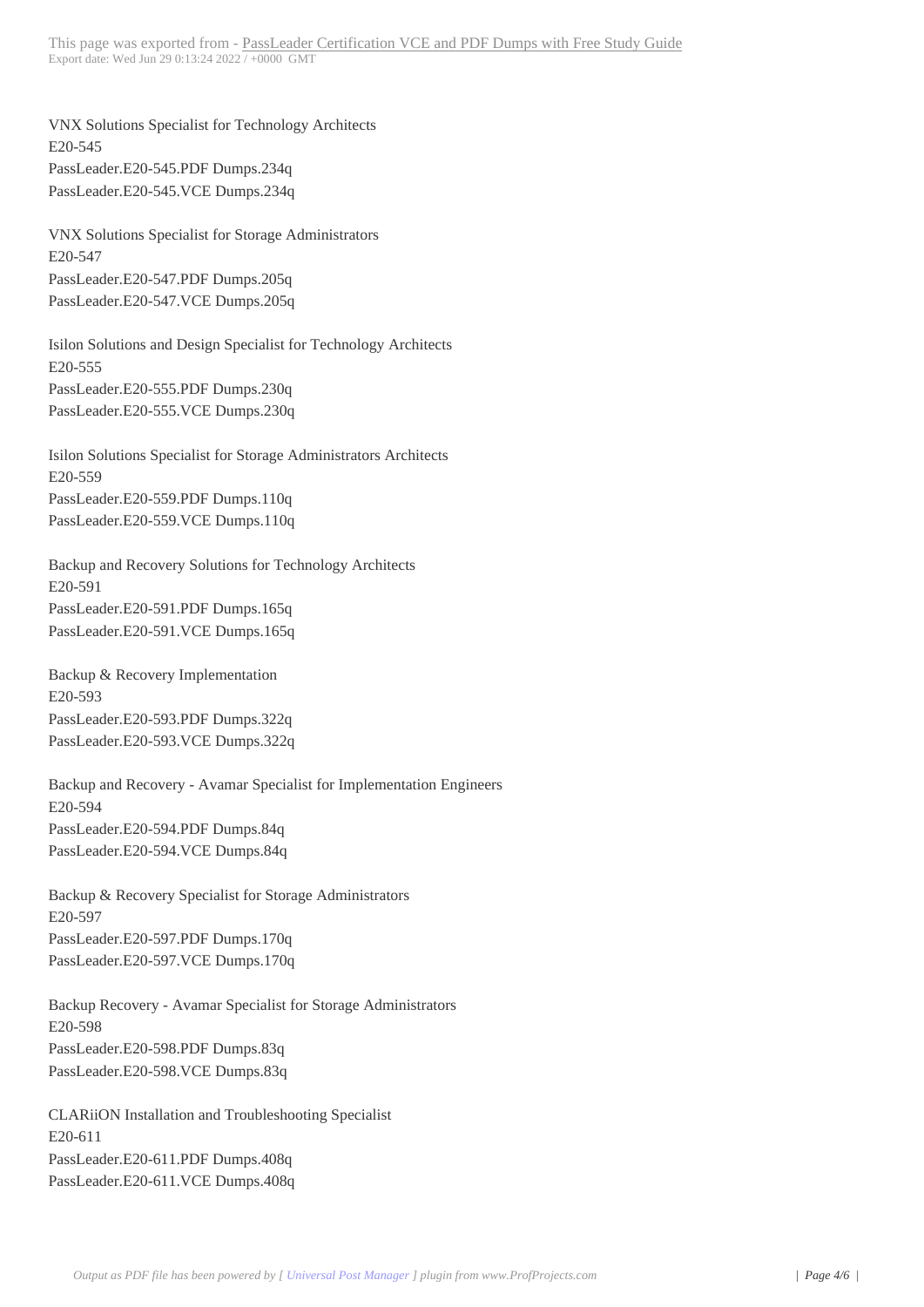Symmetrix Installation and Tr[oubleshooting Specialist](http://www.640-721.org/?page_id=3826) E20-616 PassLeader.E20-616.PDF Dumps.132q PassLeader.E20-616.VCE Dumps.132q

Networked Storage-NAS Installation and Troubleshooting E20-661 PassLeader.E20-661.PDF Dumps.152q PassLeader.E20-661.VCE Dumps.152q

Networked Storage-CAS Installation/Troubleshooting Specialisation E20-670 PassLeader.E20-670.PDF Dumps.192q PassLeader.E20-670.VCE Dumps.192q

VNX Solutions Specialist for Platform Engineers E20-690 PassLeader.E20-690.PDF Dumps.129q PassLeader.E20-690.VCE Dumps.129q

Symmetrix Solutions Expert for Storage Administrators E20-814 PassLeader.E20-814.PDF Dumps.120q PassLeader.E20-814.VCE Dumps.120q

Symmetrix Solutions Expert On Technology Architects E20-816 PassLeader.E20-816.PDF Dumps.141q PassLeader.E20-816.VCE Dumps.141q

Symmetrix Solutions Expert On Implementation Engineers E20-818 PassLeader.E20-818.PDF Dumps.165q PassLeader.E20-818.VCE Dumps.165q

CLARiiON Solutions Expert for Storage Administrators E20-822 PassLeader.E20-822.PDF Dumps.132q PassLeader.E20-822.VCE Dumps.132q

CLARiiON Implementation Engineer Expert E20-850 PassLeader.E20-850.PDF Dumps.87q PassLeader.E20-850.VCE Dumps.87q

Networked Storage-SAN Expert for Implementation Engineers E20-855 PassLeader.E20-855.PDF Dumps.126q PassLeader.E20-855.VCE Dumps.126q